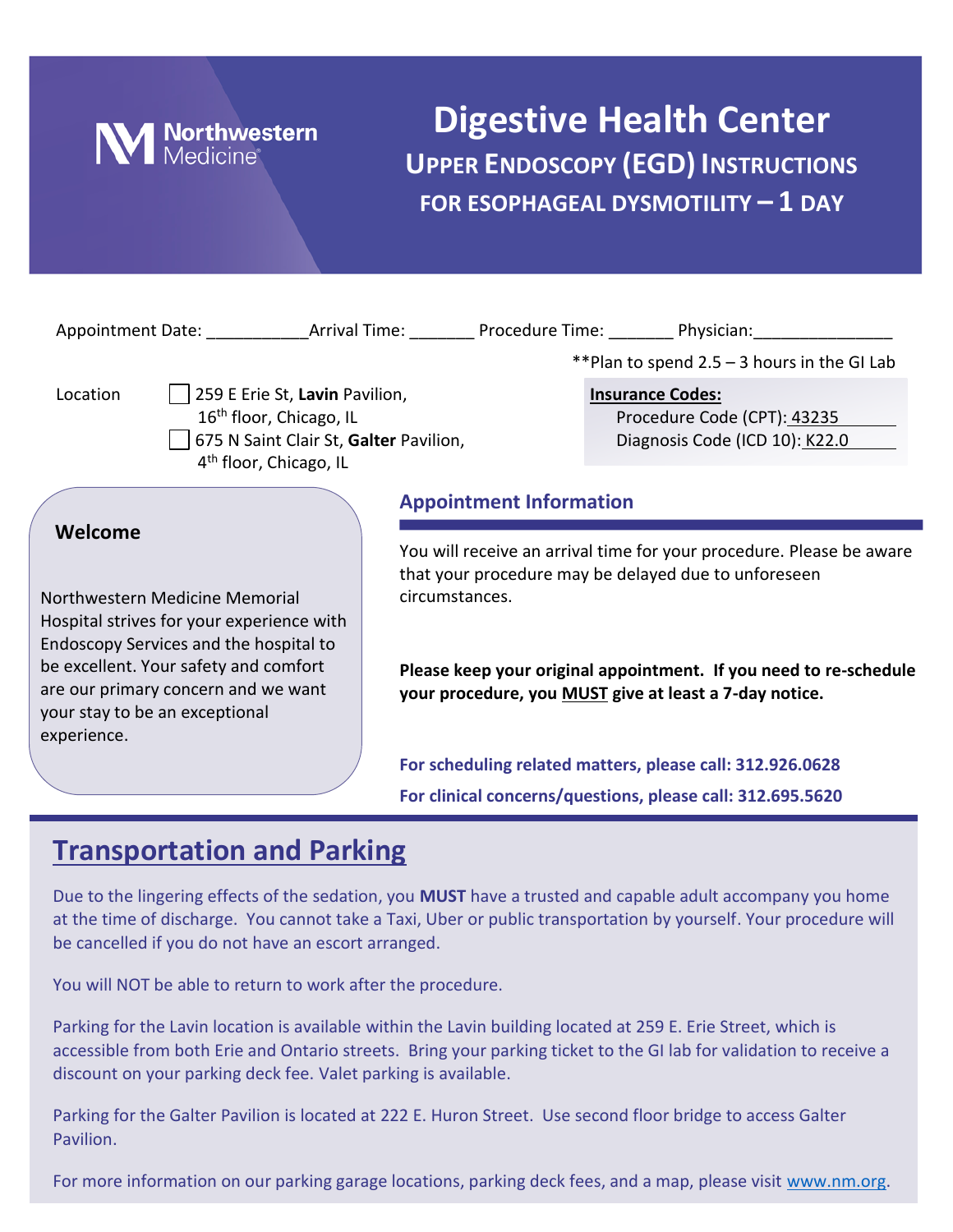# **M** Northwestern

| <b>Timeline</b>                                         | <b>Procedure Preparation</b>                                                                                                                                                                                                                                                                                                                                                                             |
|---------------------------------------------------------|----------------------------------------------------------------------------------------------------------------------------------------------------------------------------------------------------------------------------------------------------------------------------------------------------------------------------------------------------------------------------------------------------------|
| <b>14 DAYS</b><br><b>BEFORE THE</b>                     | > For post pneumatic dilation or post-surgical myotomy (POEM or Heller myotomy)<br>procedures, please stop taking your PPI (Omeprazole, Pantoprazole, Lansoprazole,<br>Esomeprazole, Rabeprazole, or Dexlansoprazole) 14 days prior to the procedure.                                                                                                                                                    |
| <b>PROCEDURE</b>                                        | $\triangleright$ If you are taking a blood thinner (Coumadin, Plavix, Eliquis, etc.) other than aspirin,<br>please contact your prescribing physician at least 2 weeks before your procedure to<br>discuss how long to hold these medications. Your prescribing physician will tell you how<br>many days prior to your procedure to stop/bridge your blood thinner. You may continue<br>to take aspirin. |
| <b>7 DAYS</b><br><b>BEFORE THE</b>                      | $\triangleright$ If you are taking a <b>blood thinner</b> (Coumadin, Plavix, Eliquis, etc.) other than aspirin,<br>please begin following your prescribing physician's instructions for discontinuing or<br>bridging this medication prior to the procedure. You may continue to take aspirin.                                                                                                           |
| <b>PROCEDURE</b>                                        | If you are taking diabetic medication, please contact the prescribing physician to discuss<br>➤<br>dosage adjustments to avoid low blood sugar.                                                                                                                                                                                                                                                          |
| <b>3 DAYS</b><br><b>BEFORE THE</b><br><b>PROCEDURE</b>  | $\triangleright$ Please contact your insurance company to verify coverage and if you will have any out of<br>pocket costs, or precertification requirements. Please see the insurance/billing handout<br>for more information on billing, coding, and potential out-of-pocket costs.                                                                                                                     |
|                                                         | $\triangleright$ Make transportation arrangements utilizing the transportation and parking section of<br>this document.                                                                                                                                                                                                                                                                                  |
|                                                         | $\triangleright$ You may complete pre-procedure forms ahead of time by visiting:<br>https://www.nm.org/conditions-and-care-areas/digestive-health.                                                                                                                                                                                                                                                       |
|                                                         | Scroll to the bottom of the page and locate Related Resources. Select GI Lab<br>$\circ$<br>Patient Questionnaire and Medication List.                                                                                                                                                                                                                                                                    |
| <b>THE DAY</b><br><b>BEFORE THE</b><br><b>PROCEDURE</b> | $\triangleright$ If you develop any moderate to severe cold symptoms (cough, sore throat, runny nose,<br>etc.), a fever, new cut or wounds, or experience any other changes in your health before<br>your procedure, please contact your physician's office.<br><b>Diet Instructions:</b>                                                                                                                |
|                                                         | Follow a clear liquid diet ALL DAY the day before your procedure beginning when you wake<br>up. Failure to follow this diet may result in cancellation. You may have clear liquids until<br>midnight.                                                                                                                                                                                                    |
|                                                         | Clear liquids include any of the following (please avoid all RED and PURPLE colors):<br>➤                                                                                                                                                                                                                                                                                                                |
|                                                         | Water, apple juice, white grape juice, lemonade (no pulp), broth/bouillon, Jell-O,<br>$\circ$<br>popsicles/Italian ice, 7-up, ginger ale, Gatorade, coffee, tea (no milk or creamer),<br>Gatorade, Ensure Clear (no purple or red colors).                                                                                                                                                               |
|                                                         | Do not eat anything including gum, mints, tobacco, cough drops, or smoke any substance<br>(i.e. tobacco, vape, marijuana) after midnight.                                                                                                                                                                                                                                                                |
|                                                         | After midnight, you may have plain water up to 6 hours prior to your scheduled arrival<br>➤<br>time.                                                                                                                                                                                                                                                                                                     |
| <b>THE DAY OF</b>                                       | You may take your morning medications up until 4 hours before your scheduled arrival<br>➤                                                                                                                                                                                                                                                                                                                |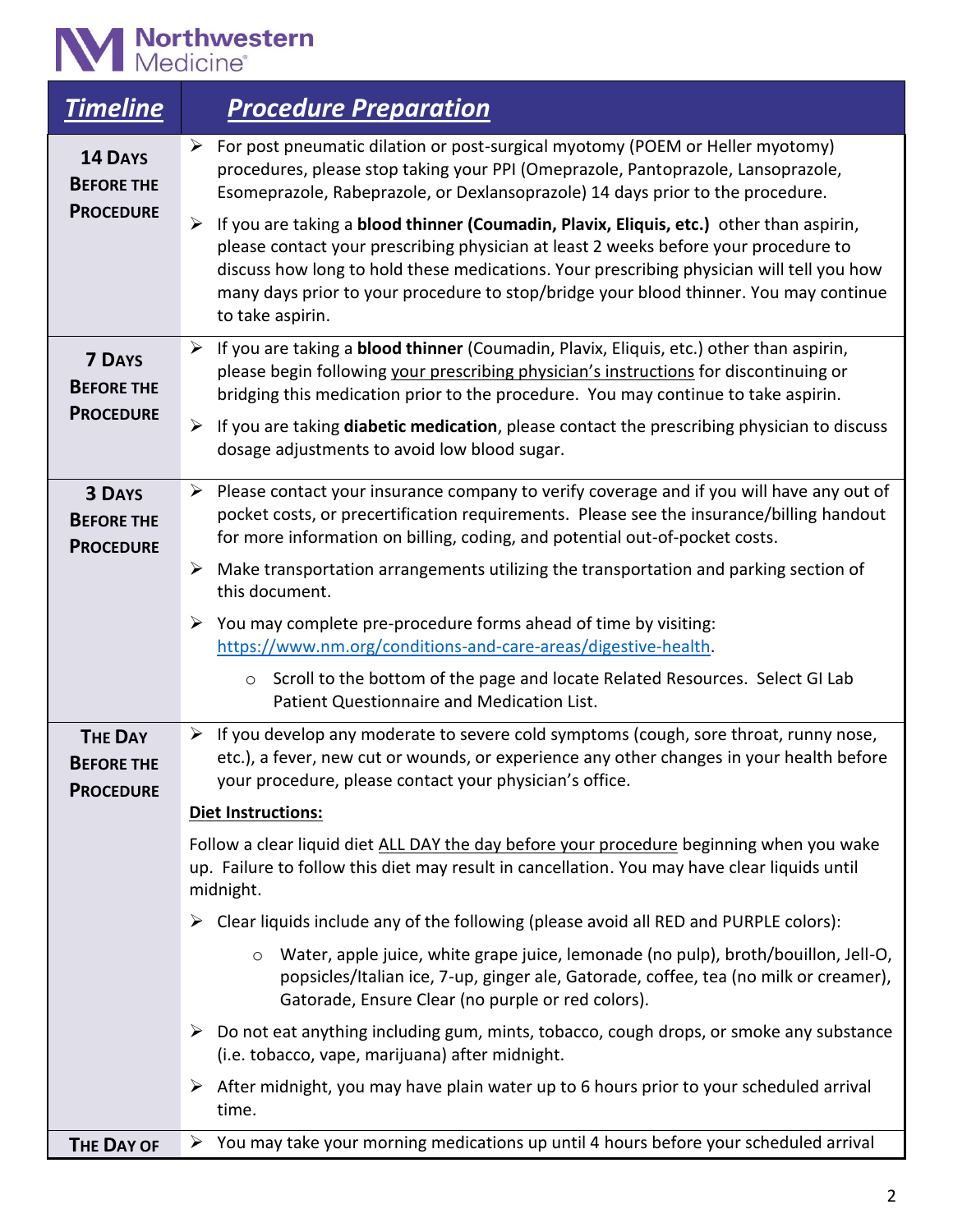## **Northwestern**<br>Medicine®

| <b>YOUR</b>      | time.                                                                                                                                                                                                                                        |
|------------------|----------------------------------------------------------------------------------------------------------------------------------------------------------------------------------------------------------------------------------------------|
| <b>PROCEDURE</b> | $\triangleright$ On the day of your procedure, please be available by phone. Occasionally, procedure<br>times are adjusted if the previous cases have run longer or are finished early.                                                      |
|                  | Call your surgery center if you cannot arrive at your scheduled time at 312.926.2425.<br>➤                                                                                                                                                   |
|                  | Bring a photo ID and insurance card.<br>➤                                                                                                                                                                                                    |
|                  | If you have an implanted cardiac defibrillator or pacemaker, bring your device card with<br>➤<br>you.                                                                                                                                        |
|                  | If you use any inhalers or a CPAP machine, please bring these items with you to the<br>➤<br>procedure as they may be needed for the procedure.                                                                                               |
|                  | $\triangleright$ Wear loose-fitting, comfortable clothes.                                                                                                                                                                                    |
|                  | Avoid wearing make-up, jewelry, or contact lenses.<br>➤                                                                                                                                                                                      |
|                  | If you wear contacts, please bring your glasses as your contacts may need to be removed<br>➤<br>for the procedure.                                                                                                                           |
|                  | $\triangleright$ For your privacy and safety, only one guest is allowed in the pre-operative and<br>noctonorativo holding aroac                                                                                                              |
|                  | <b>UPPER ENDOSCOPY PREPARATION GUIDELINES</b>                                                                                                                                                                                                |
|                  | entire visit. We recommend bringing only essential items to the hospital and leaving any<br>valuables at home or give them to a trusted family member or friend. The hospital is not<br>responsible for lost or damaged personal belongings. |
|                  |                                                                                                                                                                                                                                              |

#### **GENERAL**

• You may have plain water up to 6 hours prior to your scheduled arrival time – after this, nothing by mouth. This includes gum, mints, hard candy, cough drops, and cigarettes/tobacco/vape/marijuana.

#### **MEDICATIONS**

- If you are taking a **blood thinner (Coumadin, Plavix, Eliquis, etc.)** other than aspirin, please contact your prescribing physician at least 2 weeks before your procedure to discuss how long to hold these medications. You may continue to take aspirin.
	- o Do NOT wait until the day before your procedure to have this discussion, as some blood thinners need to be held several days prior to the procedure.
	- o Aspirin and fish oil are okay to continue taking.
	- o Taking NSAIDs (ibuprofen, naproxen, etc.) may cause irritation in your stomach, which may be seen during your endoscopy. If you need to continue NSAIDs for pain, please make sure the endoscopy team is aware of what you are taking before your endoscopy. If you are able to stop NSAIDs before your endoscopy, please stop for 1 week prior to your procedure. Tylenol (acetaminophen) maybe used in place of NSAIDs. You never should stop aspirin.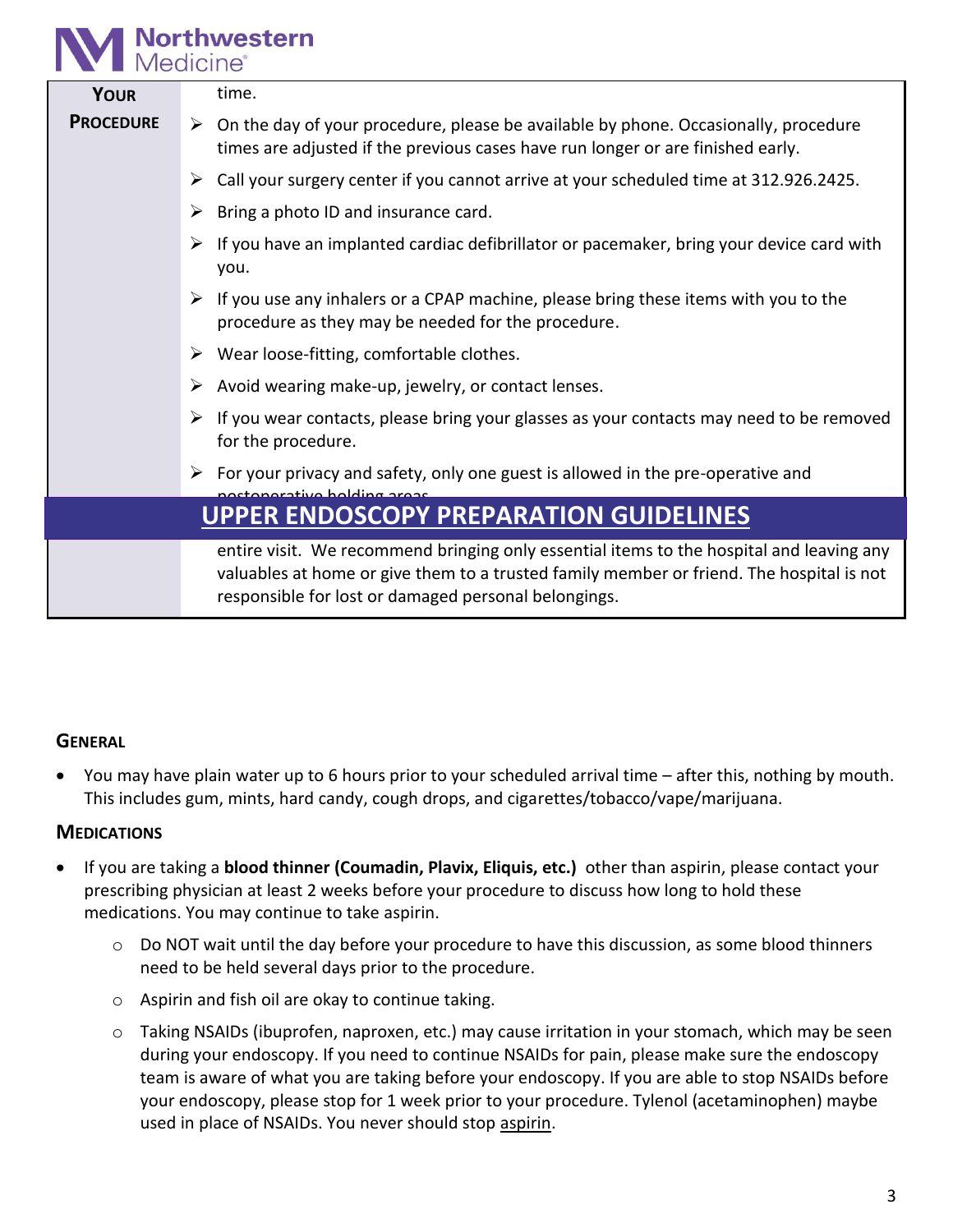## **Northwestern**<br>Medicine®

- If you are taking **diabetic medication**, please contact the prescribing physician to discuss dosage adjustments to avoid low blood sugar.
- You may take your other normal medications up until 2 hours prior to arrival time.

### **CONTACT INFORMATION**

*Please review this document and the FAQ section before calling our office with* 

*questions as your question may be answered from within this document.*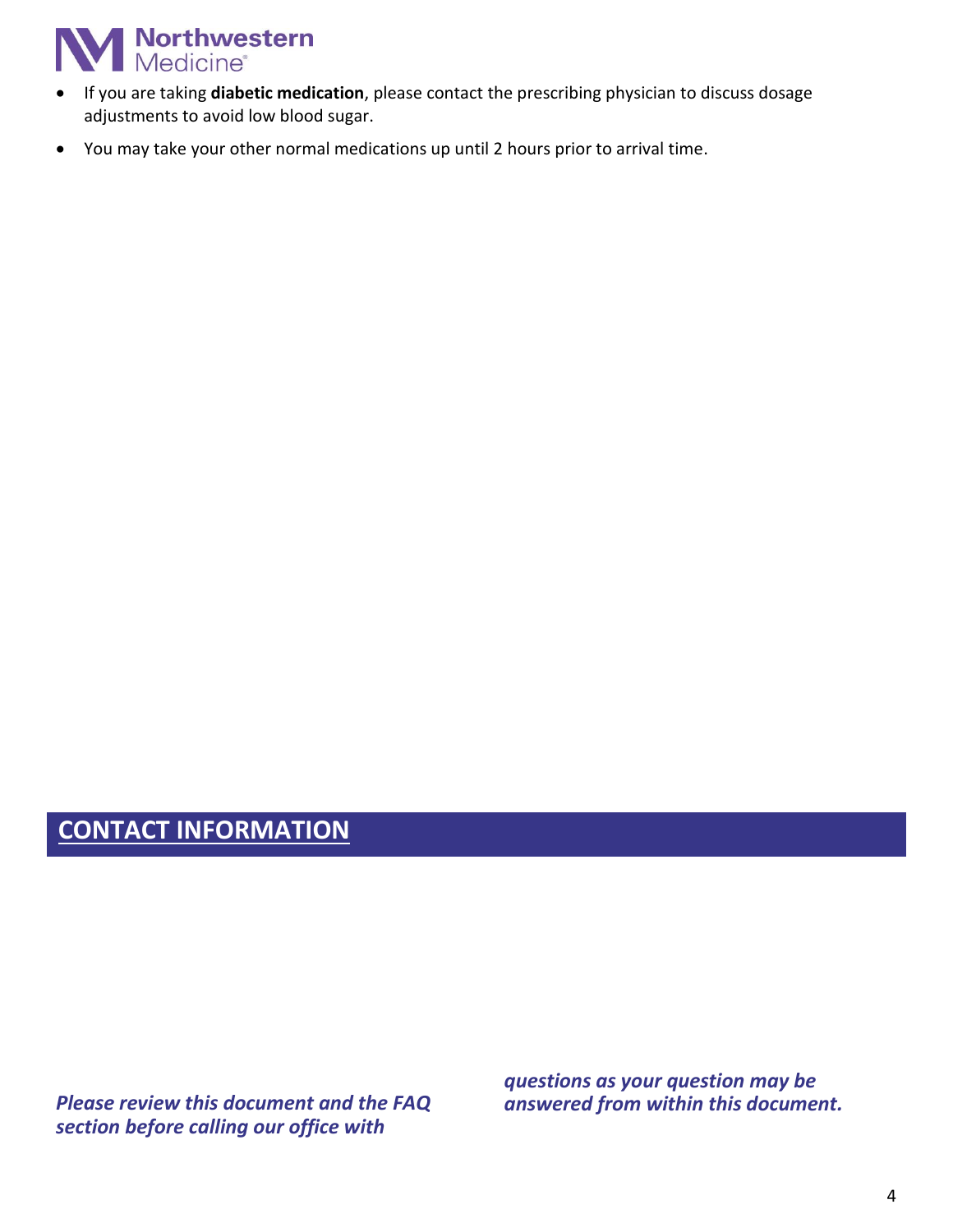

| Financial counseling/price estimates |  |  |  |  |
|--------------------------------------|--|--|--|--|
|                                      |  |  |  |  |
|                                      |  |  |  |  |
| Medical Records 312.926.3376         |  |  |  |  |
| Digestive Health Fax 312.695.7095    |  |  |  |  |
| dhc.nm.org                           |  |  |  |  |

| Procedure Scheduling 312.926.0628 |  |
|-----------------------------------|--|
| Pre-Certification 312.926.4645    |  |

### **FREQUENTLY ASKED QUESTIONS**

#### **Will the procedure be performed under anesthesia?**

• Unless your doctor or nurse tells you otherwise, your procedure will be performed under moderate sedation. A peripheral IV will be inserted and two medications will be administered (Versed and Fentanyl); these will make you very sleepy/drowsy during the procedure which is why you need to have a capable adult accompany you home.

#### **What if I have removable dental work?**

• Please remove any loose dental work prior to the procedure

#### **Will I have discomfort after the procedure?**

• Typically, no, however, some people can have a mild sore throat after the procedure, but this should be tolerable and should resolve after 1-2 days. For any severe or intolerable symptoms, please contact our office or go the emergency room.

#### **What if I have a cold?**

• If you have a mild cold with no fever, it is okay to take Tylenol and other over the counter cold medications and proceed with the preparation and the procedure. However, if you have a fever or more severe symptoms, it may be safer to call and reschedule the procedure. Please call the office to further discuss.

#### **Which medications should I take on the day of the procedure?**

• See Medication section in the beginning of this document for information regarding diabetic and blood thinner medications. All other medications can be taken up until 2 hours prior to your arrival time, or after the procedure.

#### **Pregnant or breast feeding**

- Please let us know if you are or could be pregnant because, except in very rare cases, a upper endoscopy should not be performed.
- If you are breastfeeding, you may resume breastfeeding once you are awake, stable, and alert after your procedure unless otherwise instructed by your physician.

#### **Pre-procedural Antibiotics**

• Antibiotics are rarely needed prior to an upper endoscopy. If you are a patient with kidney failure who receives peritoneal dialysis, please notify us ahead of time by calling our office at least 3 days prior to